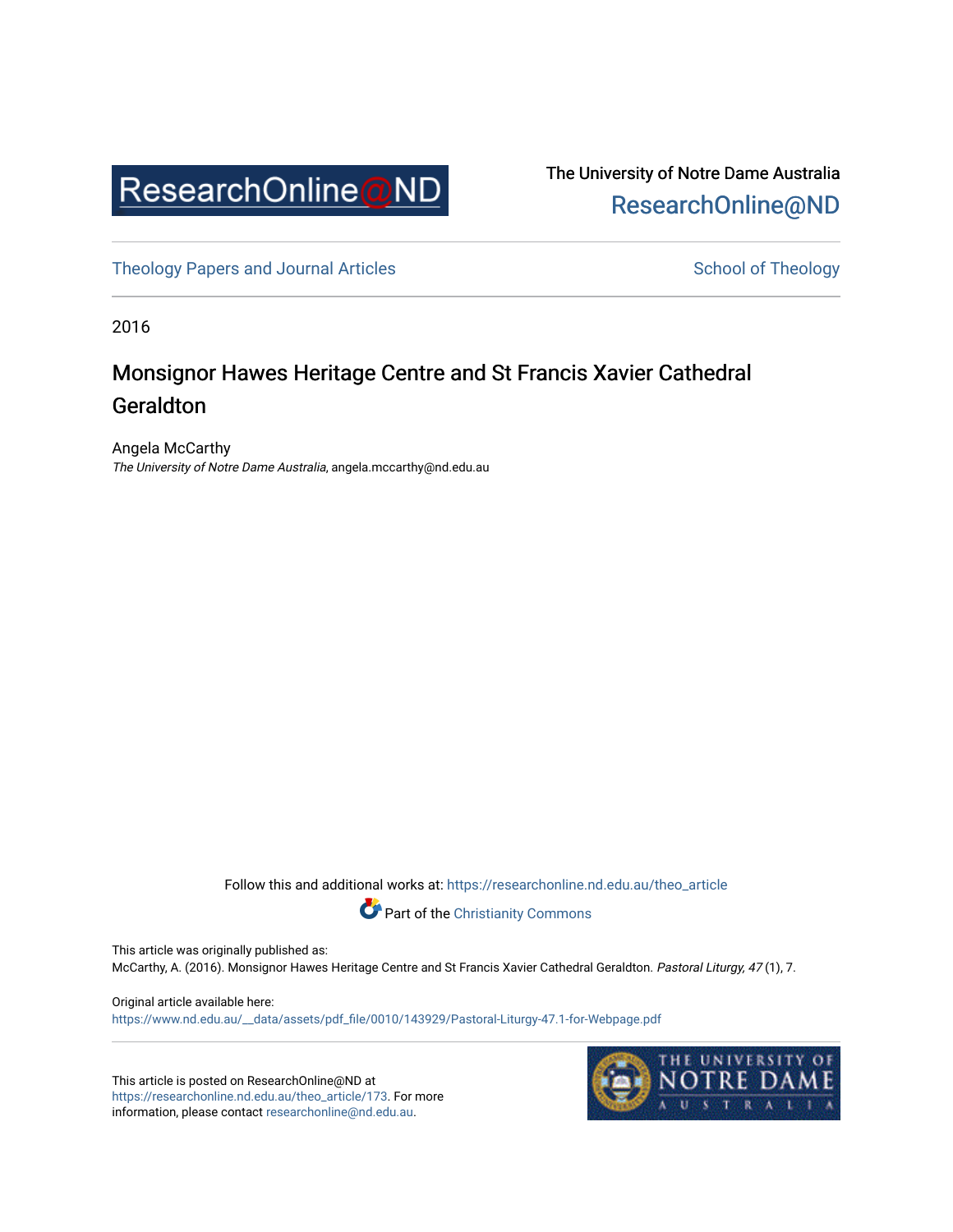This is the author's version of the article published as:

McCarthy, A. (2018) Monsignor Hawes Heritage Centre and St Francis Xavier Cathedral Geraldton. *Pastoral Liturgy, 47*(1), 11-12. Retrieved from https://www.nd.edu.au/ data/assets/pdf file/0010/143929/Pastoral-Liturgy-47.1[for-Webpage.pdf](https://www.nd.edu.au/__data/assets/pdf_file/0010/143929/Pastoral-Liturgy-47.1-for-Webpage.pdf)

Reproduced in ResearchOnline@ND with permission.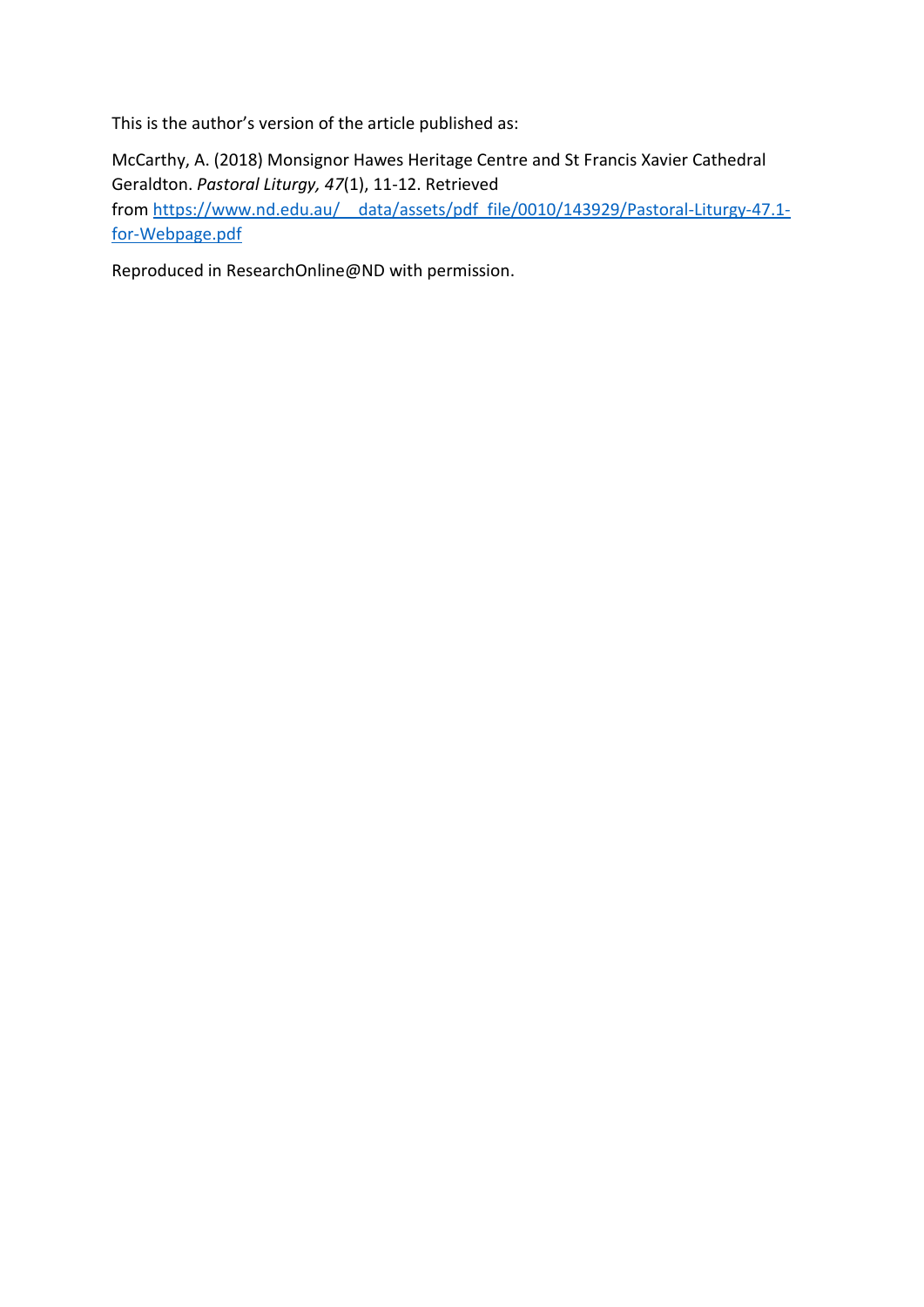Monsignor Hawes Heritage Centre and St Francis Xavier Cathedral Geraldton

## Dr Angela McCarthy

As visitors drive down Cathedral Avenue into the Midwest city of Geraldton, Western Australia, the most dominant landmark is St Francis Xavier Cathedral. The history of this cathedral, its architect and builder was celebrated on 3 September 2016 when The Monsignor Hawes Heritage Centre was opened in the cathedral precinct. Funded by Royalties for Regions (WA Government), Lotterywest and the Diocese of Geraldton, the centre was opened by the Premier of Western Australia, the Honourable Colin Barnett MLA and the building was blessed by Bishop Justin Bianchini, Bishop of Geraldton and assisted by Archbishop Emeritus Barry Hickey.

The cathedral was in need of restoration and the contribution of Mons Hawes to Geraldton and other towns of the Midwest needed to be properly acknowledged with the historical material appropriately conserved and displayed. The Heritage Centre, designed by John Taylor, is the culmination of these efforts and also provides a piazza style open space with a café that will no doubt in time become 'the' place to stop on arrival in Geraldton. The exterior of the cathedral has been restored and a beautiful labyrinth added in the front open space. The restoration of the interior is waiting on Federal government funds that were promised during the last election. Below is the address given by Bishop Bianchini.

Mr Premier, Your Grace, Invited Guests, Ladies and Gentlemen and children In December 1913 there was an eventful meeting between our first Bishop, William Kelly, and John Cyril Hawes.

Bishop Kelly was in Rome for his Ad Limina visit to the Pope. Looking for Priests for his Diocese he went to Beda College. The Rector there introduced him to John Hawes who was completing his studies at the time to be ordained a Catholic Priest. They went for daily walks through Rome visiting the many Churches there. The Bishop spoke of his huge, poor and wild diocese and of the Cathedral he hoped to build. The next day John Hawes produced sketches to the Bishops delight. After a few days the Bishop said to Hawes "If you want real Apostolic and Missionary work I can offer you that, not much more". "It would suit me to a T" answered Hawes. He agreed to come and the rest is history.

Was it a Fortuitous meeting? I believe it was Providential!

Monsignor Hawes has been such a gift to our Diocese.

Monsignor Hawes has been such a gift to our Region.

- As far north as Carnarvon St Mary's Star of the Sea Church.
- As far south as Bindoon The Brothers' House at Bindoon Catholic Agricultural School.
- As far east as Yalgoo St Hyacinth Chapel for the Dominican Sisters and the Melangata Station Homestead.

So John Hawes has left us such a rich heritage. It has been said how this heritage both built and mobile is comparable to that of New Norcia.

How do we honour all this?

1. By maintaining and conserving the buildings for the purpose for which they were built as well as for heritage sake.

2. By conserving and displaying the plans and artefacts from which these buildings emanated. 3. By recording and promoting the history and memory of the man / architect behind the plans.

4. Being inspired by the Christian Faith which permeated the life of this extraordinary man and was expressed through his architecture and his selfless giving.

In regard to the conservation of the buildings, we are quite aware of our need to do this, and the most recent example is the Cathedral here in view. In regard to the other ways of

honouring him and all that he has given us, they are encapsulated in this most fitting Museum. I pay tribute to and sincerely thank the many people involved in planning and establishing this magnificent facility.